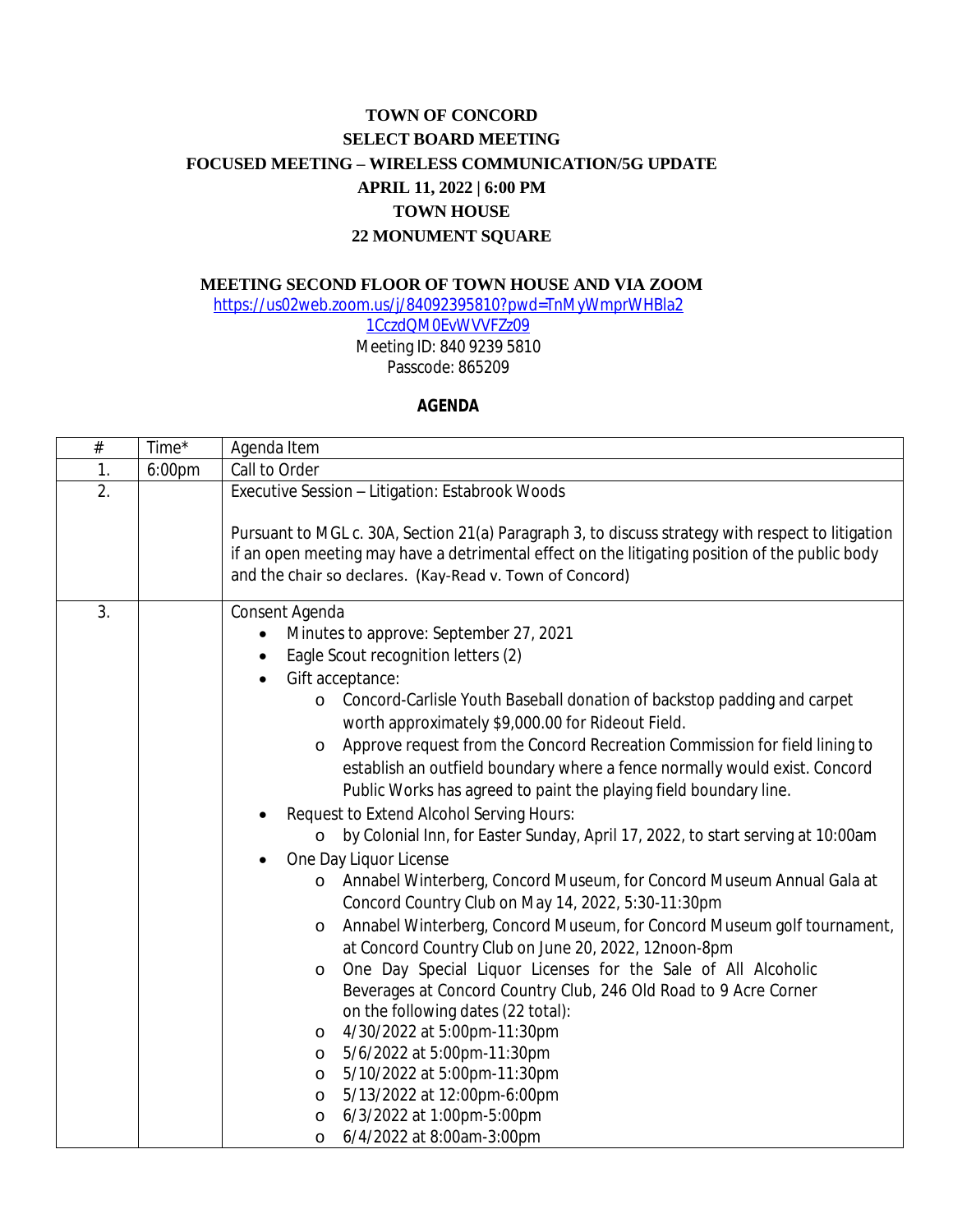*\*Times are approximate and subject to change*

| <b>Current Board and Committee Vacancies</b>   |
|------------------------------------------------|
| Board of Health                                |
| Concord 2025 Executive Committee               |
| Concord Housing Development Corporation (CHDC) |
| <b>Concord Local Cultural Council</b>          |
| Conservation Restriction Stewardship Committee |
| Council on Aging                               |
| <b>Cultural Council</b>                        |
| <b>Historic Districts Commission</b>           |
| Library Board                                  |
| <b>Natural Resources Commission</b>            |